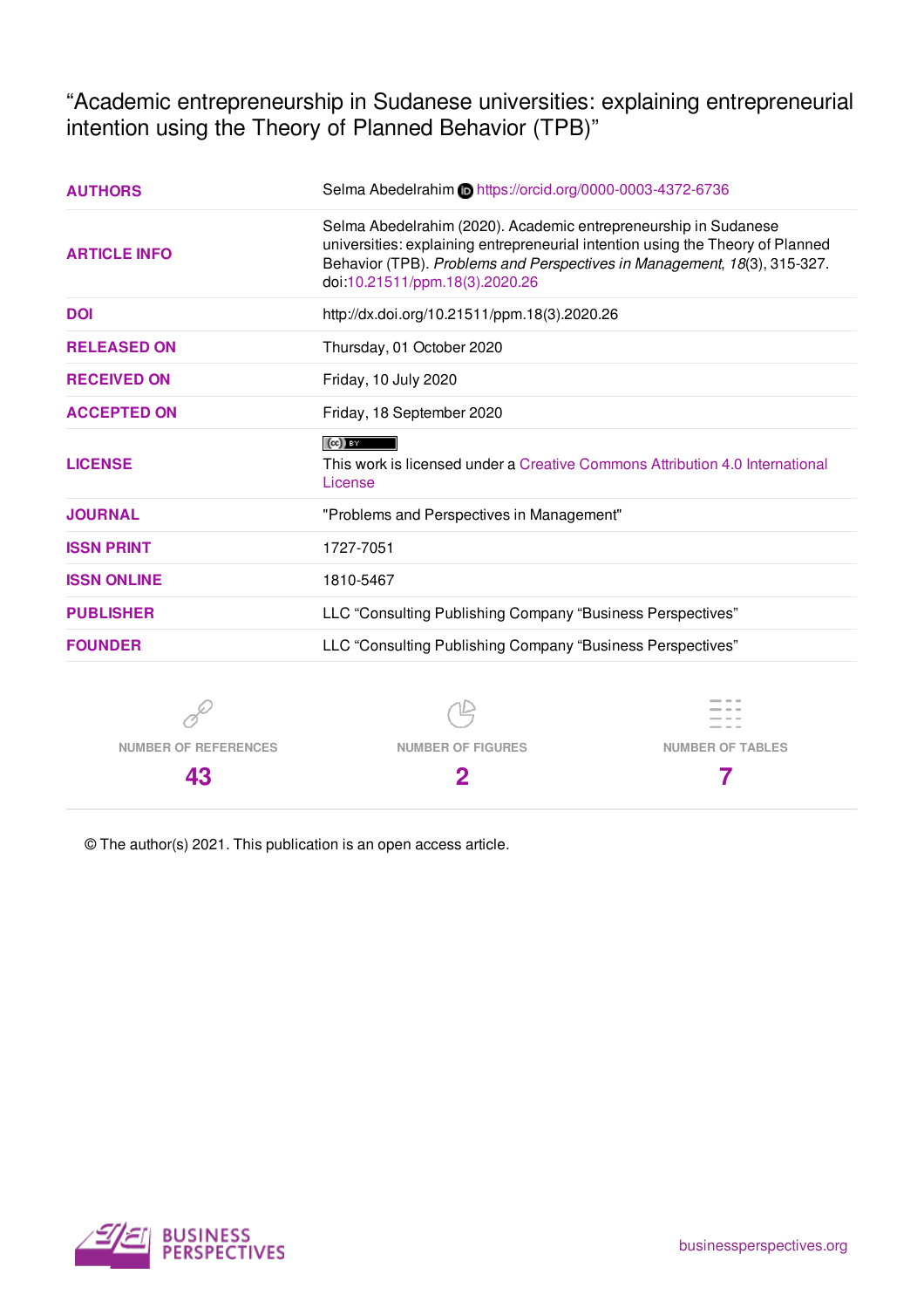

#### **BUSINESS PERSPECTIVES**

www.businessperspectives.org LLC "СPС "Business Perspectives" Hryhorii Skovoroda lane, 10, Sumy, 40022, Ukraine

**Received on:** 10th of July, 2020 **Accepted on:** 18th of September, 2020 **Published on:** 1st of October, 2020

© Selma Abedelrahim, 2020

Selma Abedelrahim, Ph.D., Associate Professor, Department of Management, Tabuk University, Saudi Arabia.

This is an Open Access article, distributed under the terms of the Creative Commons Attribution 4.0 International license, which permits unrestricted re-use, distribution, and reproduction in any medium, provided the original work is properly cited.

**Conflict of interest statement:**  Author(s) reported no conflict of interest **Selma Abedelrahim** (Saudi Arabia)

# Academic entrepreneurship in Sudanese universities: explaining entrepreneurial intention using the Theory of Planned Behavior (TPB)

#### **Abstract**

This study aimed to fill the literature gap of entrepreneurial intention antecedents from the academic staff 's perspective using the Theory of Planned Behavior (TPB) in an underdeveloped country context. Empirical results were derived from a quantitative approach based on a survey method with a selected academic staff sample of 97 Sudanese public universities. Hypotheses testing was done using the structural equation modeling (SEM) through the partial least squares (PLS) method to test the impact of attitude, subjective norms, and perceived control as the antecedents of entrepreneurial intention. The study results revealed the applicability and consistency of the Theory of Planned Behavior (TPB) in explaining Sudan's academic entrepreneurial intention. The results indicated that attitude, subjective norms, and perceived control explained 61.70% of the entrepreneurial intention (EI) variance. Perceived control (PC) proved to be the primary antecedent of EI, which explained 42.20% of EI variance, while the business environment and experience were the leading influencers of perceived control. This result can guide the authorities to formulate policies that encourage the transformation of the Sudanese universities to be entrepreneurial.

**Keywords** entrepreneurship, academicians, attitude, subjective norms, perceived control, underdeveloped country

**JEL Classification** L<sub>26</sub> L32

### **INTRODUCTION**

In the last few decades, entrepreneurship has gained attention universally as an essential instrument to improve economic growth. Numerous studies have stated that entrepreneurship in developing countries, including Africa, is a creative solution to resolve and counter the significant challenges and enhance economic growth, create employment, and reduce poverty (Omoruyi, Olamide, Gomolemo, & Donath, 2017). The policymakers should consider the technological knowledge that the publicly funded research institutions such as universities, laboratories, and research centers produce and transfer as drivers of this development and guarantee economic growth sustainability.

As an underdeveloped country, Sudan, suffering from widespread unfavorable conditions at all levels, entails serious initiatives to overcome its drawbacks. From an economic viewpoint, the country faced high inflation rates and broad segments of unemployment. Despite these crises, there are initiatives oriented towards entrepreneurship to create and overcome unemployment problems. Many studies emerged in this field (Ibrahim, EssaEshag, & Afifi, 2018; Mansour & Omer, 2020; Atiya, Bilal, Abulhamid, & Shoaib, 2019). These studies focused on undergraduate students or master's degree candidates' entrepreneurial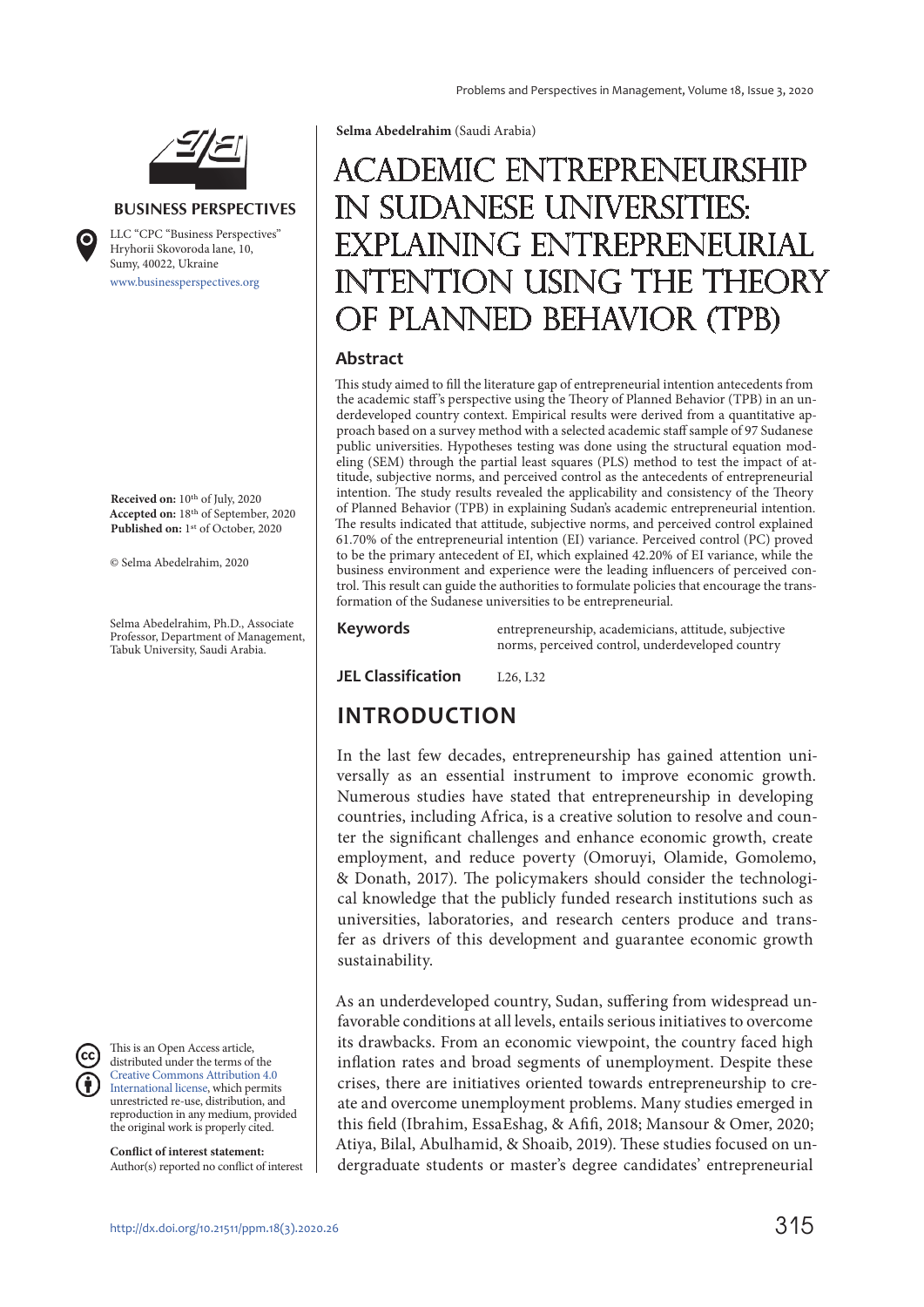intention and the factors impacting it. This study is the first attempt to consider the issue of entrepreneurial intention from the academic staff perspective. The research problem was examining the influence of perceived control, attitude, and subjective norms on academic entrepreneurial intention.

### **1. LITERATURE REVIEW**

The most common theories used at entrepreneurship and entrepreneurial intention studies are Reasoned Action, Cross-Cultural Cognitive Model, Shapero's Model of Entrepreneurial Intention, Integrated Model of Entrepreneurial Intention, and Theory of Planned Behavior (Mwange, 2018). TPB is becoming central in social psychology studies concerned with explaining behavior (Lucas & Cooper, 2012). According to Ajzen (1985), the researchers extended the Theory of Reasoned Action to the Theory of Planned Behavior, which deals with the type of behavior that people have limited control over attempting to perform or not a given behavior. TPB relies on the intention to determine the intensity of an attempt to perform a given behavior.

TPB proved that three antecedents influence the intention: the attitude toward trying, the subjective norm concerning trying, and the perceived behavioral control of internal and external factors (Ajzen, 2012). Esfandiar, Sharifi-Tehrani, Pratt, and Altinay (2019) indicated that attitude refers to an individual's appraisal of the outcomes of behavior in question and the degree of favorability. Social/ subjective norms refer to the individual's perception toward the other's role in performing a given behavior and to the extent his behavior is consistent with a leading person or group's thoughts. Perceived behavioral control refers to the individual ability to perform a given behavior and the perception of the controllability of the behavior (Liñán & Chen, 2009). In the psychological literature, intentions have proven to be the best predictor of planned behavior. Accordingly, the intention models ideally suited entrepreneurship as it is a type of planned behavior (Krueger, Reilly, & Carsrud, 2000). Consequently, entrepreneurial intention (EI) would be the key to understand the complicated entrepreneurial process and explain entrepreneurial behavior (Miranda, Chamorro-Meraa, & Rubiob, 2017).

F. Guo, Zou, J. Guo, Y. Shi, Bo, and L. Shi (2019) defined academic entrepreneurship as "founding of companies by academicians who had previously worked in laboratories or university departments that are technology originated". From this perspective, academic entrepreneurship encompasses activities beyond the traditional roles of the academic or research institutions that generate financial and social benefits for entrepreneurial academicians or the university (Abreu & Grinevich, 2013). Such activities imply innovation and risk (Urban & Chantson, 2019). Entrepreneurial intention is the most relevant predictor of entrepreneurial behavior. It indicates how much effort one plans to prepare and commit to perform entrepreneurial behavior (Goethner, Obschonka, Silbereisen, & Cantner, 2012), while academic entrepreneurial intention (EI) is the intention of scientists to create a business venture based on their research knowledge (Goethner, Obschonka, Silbereisen, & Cantner, 2011).

Sudan's entrepreneurial environment is still at the infantry stage; this weakness can partially be attributed to the government's failure to implement a suitable policy for entrepreneurship development besides its failure to implement macroeconomic policies for maintaining stable economic conditions. This failure manifested in high inflation rates, massive budget deficit, fluctuating exchange rates, and inadequate education and infrastructure (Gangi & Timan, 2013). Musa (2012) indicated that businesswomen have huge problems in accessing financing from the traditional banking system. These problems are mainly due to the collateral requirements, high finance cost, and short lending period. These businesswomen have also experienced similar problems with the government's funding programs, such as the microfinance initiative.

The future of entrepreneurial activities in Sudan depends mainly on the improvement of the political and economic conditions. The government needs to revise and fine-tune its regulatory and institutional measures to facilitate and expedite starting new businesses. As far as the cultural barriers are concerned, training and develop-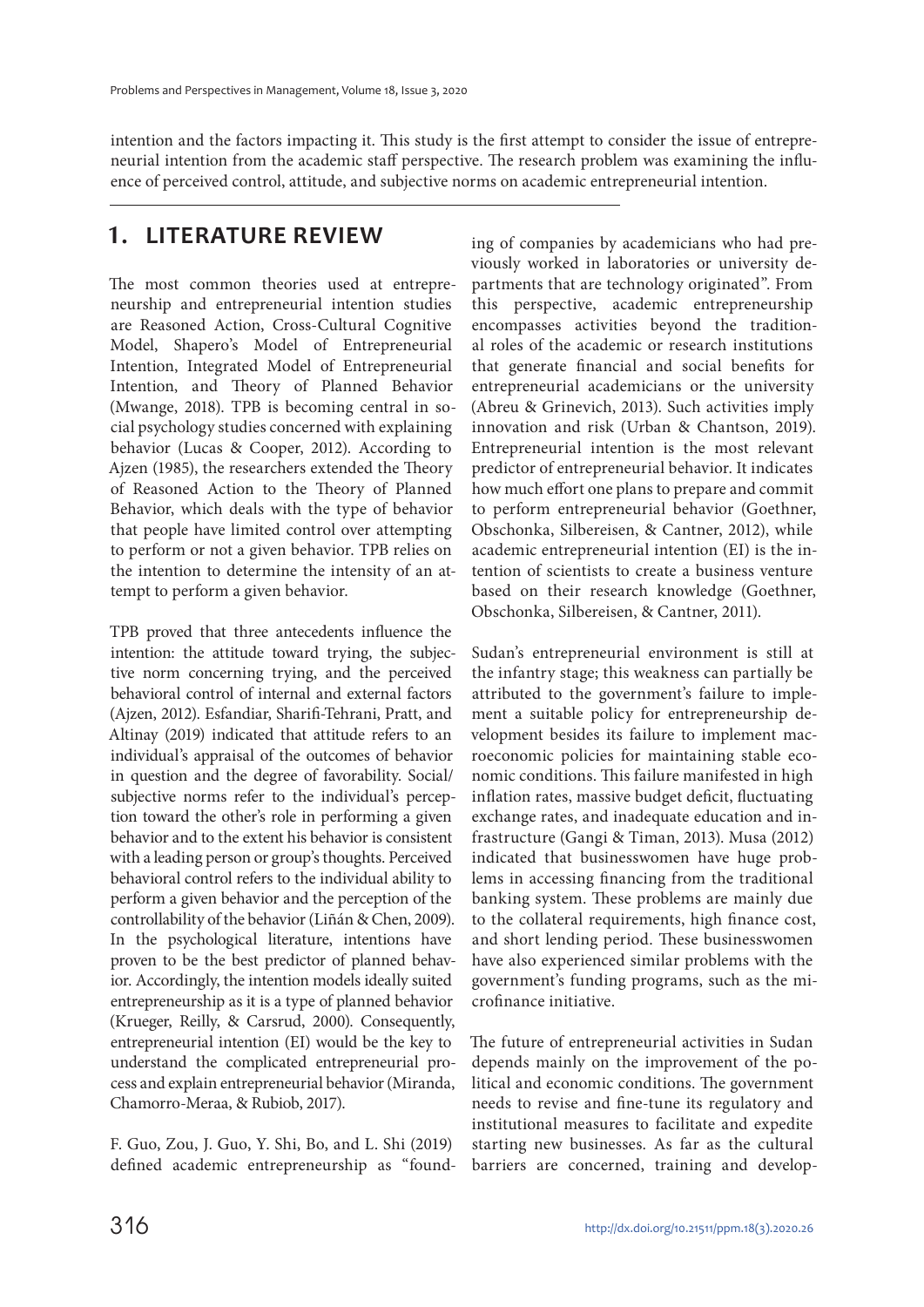ment of potential entrepreneurs can change their attitudes and empower them with the necessary skills to successfully manage an investment project (Gangi & Mohammed, 2017). In the same direction, Khattab, Sid Ahmed, and Mohamed (2017) stated that entrepreneurship requires a favorable environment to grow and nourish. Startups require low barriers at the outset. Moreover, to achieve scale, they require a legal and regulatory framework that rewards entrepreneurial initiative, ensures fair competition, and protects private property rights. Thus, a robust policy environment must encourage sustainable entrepreneurship, financial, educational, legal, and other support.

Regarding the triggering factors that motivate entrepreneurship, Mansour and Omer (2020) stated that the respondents' entrepreneurial intention is predictable from the attitude towards becoming entrepreneurs, perceived behavioral control, and subjective norms. Their findings revealed that TPB is a valuable tool in understanding university students' entrepreneurial intention in Sudan. Similarly, Ibrahim et al. (2018) suggested that subjective norms and perceived control significantly predicted entrepreneurial intention. Moreover, Mansour and Omer (2020) stated that TPB was a valuable tool in understanding university students' entrepreneurial intention in Sudan. They emphasized that the students' attitudes towards entrepreneurship and perceived behavioral control positively influenced entrepreneurial intention.

The previous studies concerned about the entrepreneurial intention and its antecedents' in the Sudanese universities were entirely focusing on students and the postgraduates, and neither of them discussed the issue from the academic staff perspective.

### **2. AIMS AND HYPOTHESES**

The study aims to evaluate the applicability of the intention model in underdeveloped countries, mainly in Sudan as well as to study the entrepreneurial intention and its antecedents from the academic staff viewpoints in the Sudanese universities.

#### 2.1. Hypotheses

The theoretical framework stood on TBP; according to Aizan (2012), the TBP model suggests that intentions guide behavior. The paper by Krueger and Carsrud (1993) is probably responsible for making the TPB the "reference" theory in EI research (Liñán & Fayolle, 2015). According to the Theory of Planned Behavior, the intention to perform entrepreneurial behavior is influenced by attitude toward the behavior (EA), subjective norms (SN), and perceived behavioral control (PC) (Aizan, 1991, 2012). The higher attitude, subjective norm, and perceived behavioral control, the stronger the person's intention to perform the behavior in question (Vamvaka, Stoforos, Palaskas, & Botsaris, 2020).

This study replicated the intention-based model, which was elaborated by Miranda et al. (2017) who integrated various entrepreneurial intention predictors into one cohesive framework. The model included the antecedents of entrepreneurial attitude (creativity, self-confidence, perceived utility, and business experience).

Having stated the above, the study hypotheses were formulated as follows:

- H1: Attitude positively influences academicians' entrepreneurial intention.
- H1a: Creativity positively influences academicians' entrepreneurial attitude.
- H1b: Perceived utility positively influences academicians' entrepreneurial attitude.
- H1c: Self-confidence positively influences academicians' entrepreneurial attitude.
- H1d: Business experience positively influences academicians' entrepreneurial attitude.
- H2: Perceived behavioral control positively influences academicians' entrepreneurial intention.
- H2a: Business experience positively influences academicians' perceived control.
- H2b: Training positively influences academicians' perceived control.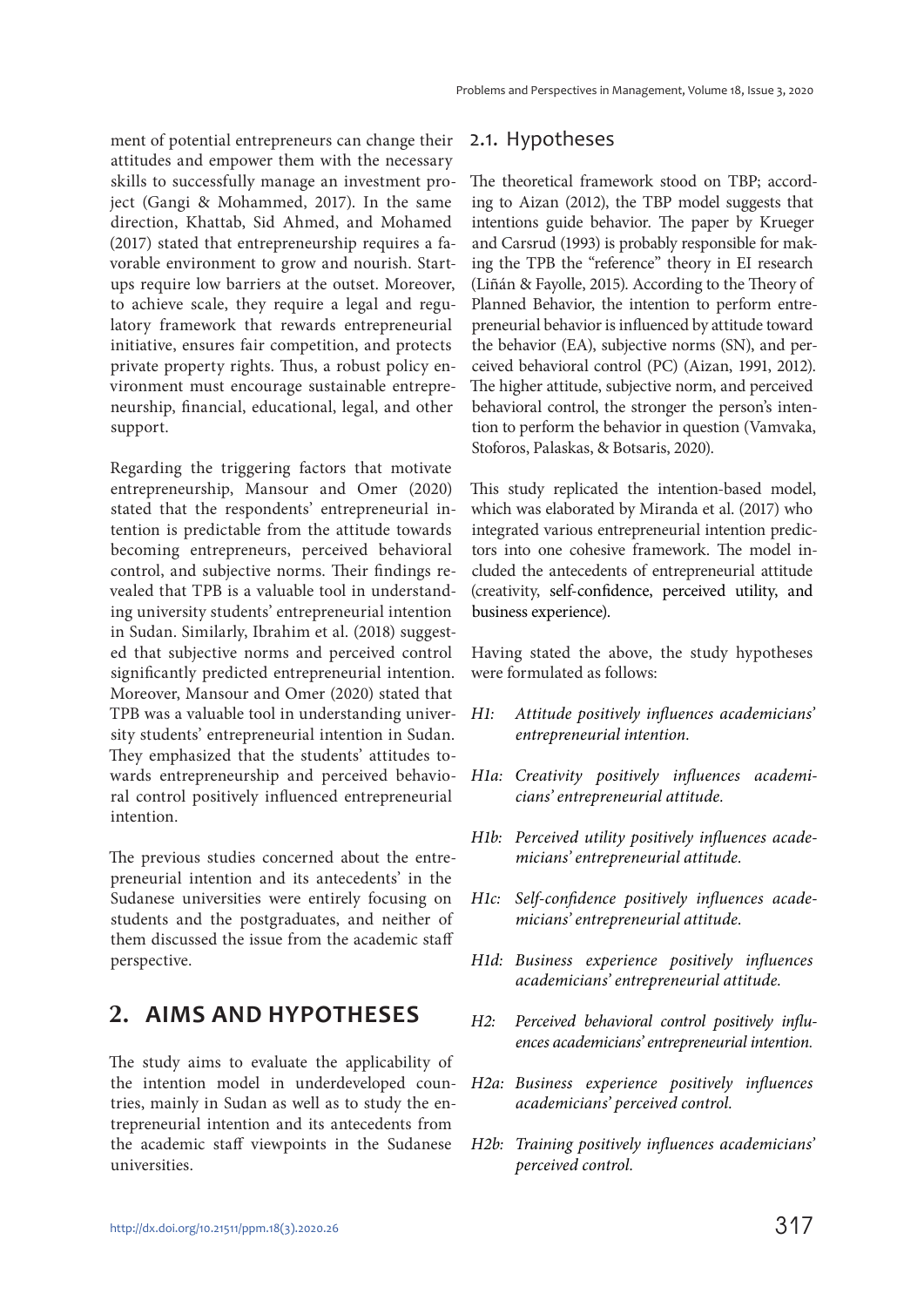Problems and Perspectives in Management, Volume 18, Issue 3, 2020



**Figure 1.** Hypothetical framework

- H2c: Business environment positively influences academicians' perceived control.
- H3: Subjective norm positively influences academician's entrepreneurial intention.

### **3. DATA AND METHOD**

This study's population was the Sudanese teaching staff of agriculture, animal production, and veterinary medicine faculties, which is more promising to lead the country's entrepreneurship ventures. The Sudanese economy's main characteristic is that it depends mainly on the agricultural sector (Gangi & Mohammed, 2017). About 40 percent of Sudan's population is involved in the agricultural sector (The GlobalEconomy.com, 2019), which contributes by 30 to 35 percent of the annual country Gross

Domestic Product (GDP) (The World Bank, 2017), as the country is rich in agricultural capabilities and natural resources. Due to time and budget constraints, the sample respondents were the academic staff of the mentioned faculties of Omdurman Islamic, Sudan, El Nilain, and Khartoum universities, located within Khartoum State, the capital of Sudan. The survey faced some constraints in accessing the academic staff as live at Khartoum was still not fully back to normal after the Sudanese Revolution of December 2018. However, the data collection took place between November 2019 and January 2020. Consequently, the sample size was limited to 97.

The instrument used for collecting data for this study was a questionnaire administered in Arabic that went through several rounds of pre-tests and refinement taken by a panel of academics and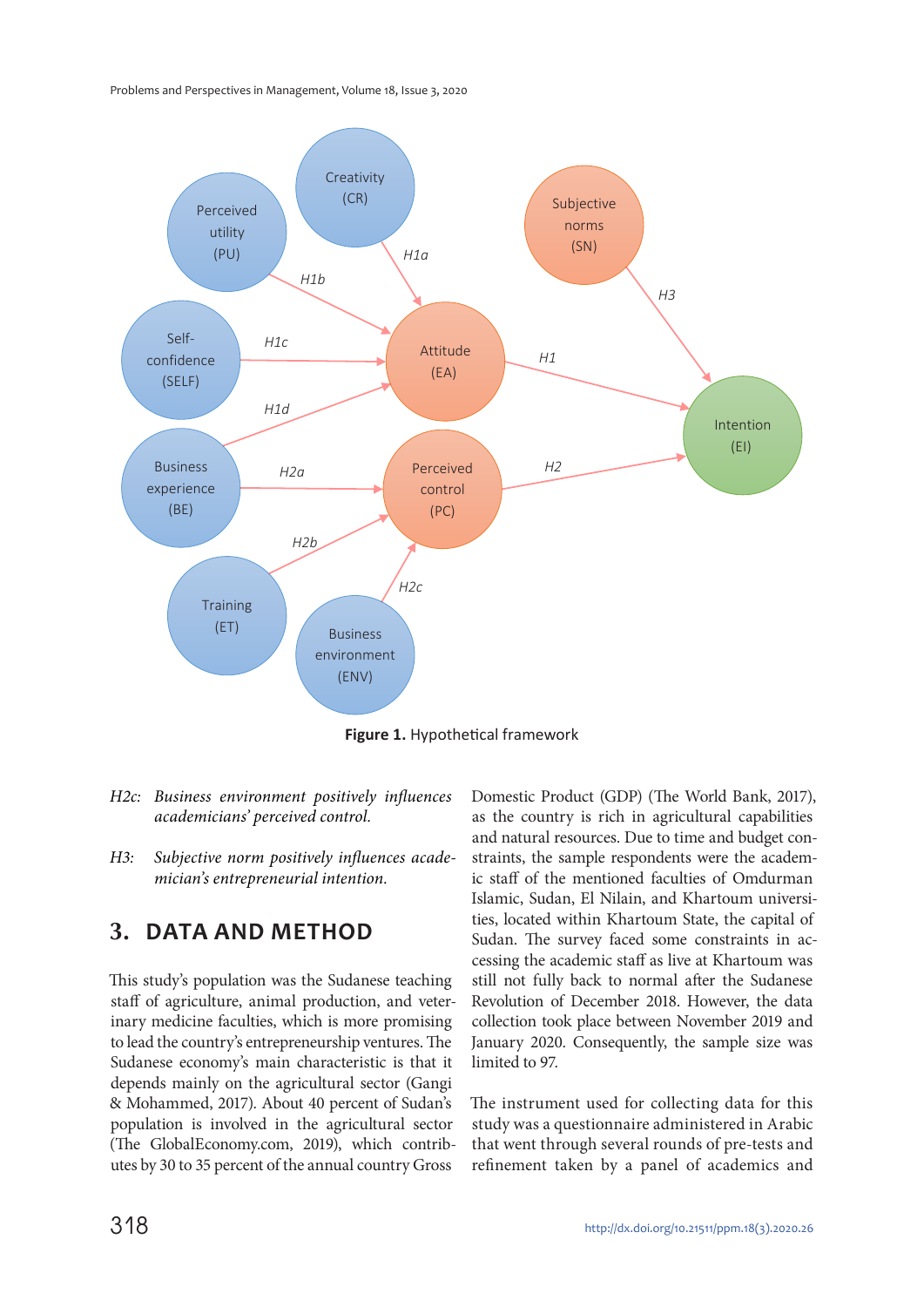practitioners to check for ease of use and ensure accurate interpretation of the measurement items.

The data were analyzed using the Partial Least Squares (PLS) approach to Structural Equation Modeling (SEM), appropriate to small samples.

### **4. RESULTS**

The study implemented the Confirmatory Tetrad Analysis (CTA) via computing all vanishing tetrads and examining the upper and lower Bonferroni-adjusted confident intervals "CI Low adj." and "CI Up adj." The study hypothesized that if any of the intervals do not include zero value, then the construct is formative (i.e., it has a value that ranges between  $+ +$  or  $-$  – compared to reflective constructs that range between + and +) (Gudergan, Ringle, Wende, & Will, 2008). The CTA results indicated that subjective norms (SN) was the only formative construct for this study, as presented in Table A1.

The reflective measurement model's evaluation procedures applied to EA, CR, PU, SELF, BE, ET, ENV, PC, and EI and were presented in Table A2.

All the reflective construct loadings exceeded the 0.700 reference values, except 12 items, which were excluded from further analysis (see Table A4 for the final list). These were 5 PC items, 4 CR, two items of ENV, and one of ET.

The Cronbach's alpha, which reflects the reliability of the indicators for each construct, ranged between 0.707 (the minimum acceptable level) and 0.872 as indicative of excellent reliability among the indicators (except CR, which converged to a single construct as its items did not satisfy the reliability and validity conditions with Cronbach's alpha equal to 1). The composite reliability, which tells the internal consistency, exceeded the 0.7 reference value and even the stricter 0.9 value. The average variance extracted (AVE) values were higher than 0.5, thus ensuring the model's convergent validity (Hair, Hult, Ringle, & Sarstedt, 2016). The formative constructs' measurement model assessment included three testes: convergent validity, collinearity among indicators and significance, and relevance of the outer weights.

The evaluation of formative constructs differs from procedures applied to the reflective models. According to Edwards and Bagozzi (2000), the internal consistency reliability concept is inappropriate to formative constructs as they are assumed to have lower internal correlation compared to the reflective ones.

The study assessed the convergent validity of the formative constructs (EA and SN) through the path coefficient magnitude linking each of the two constructs with a global item obtained by averaging each construct's constituting indicators. This test is termed redundancy analysis as per Chin (1998). High path coefficients between the construct and the global item indicate the existence of convergent validity. The path coefficient of the SN construct and its global items was equal to 0.999. i.e., comfortably above the minimum 0.700 acceptable level for convergent validity indicated by Hair et al. (2016).

The study assessed the collinearity among the formative constructs' indicators through the variance inflation factor (VIF). According to Hair et al. (2016), VIF is the reciprocal of tolerance. It represents the amount of variance of one formative indicator not explained by the other indicators in the same block, i.e.,  $VIFx1 = 1/TOLx1$ . The maximum acceptable VIF level is 5, according to Table A2, i.e., the SN construct was free from the collinearity problem as the maximum VIF was 1.75.

The last step of the formative model assessment tested the significance and relevance of formative items' outer weights to verify how they contribute to the SN construct via bootstrapping procedure (Hair et al., 2016). Two SN items were dropped as their outer weights proved insignificant.

The structural model assessment included the predictive relevance  $(Q^2)$  test, which tells how the predicted value of a reflective endogenous construct deviates from their original values (Hair et al., 2016). Hair, Ringle, and Sarstedt (2013) also stated that the path model's predictive relevance for a reflective endogenous construct would be assured if its  $Q^2$  values were larger than zero.

Table A3 reveals that all the endogenous constructs considered predictive, as their magni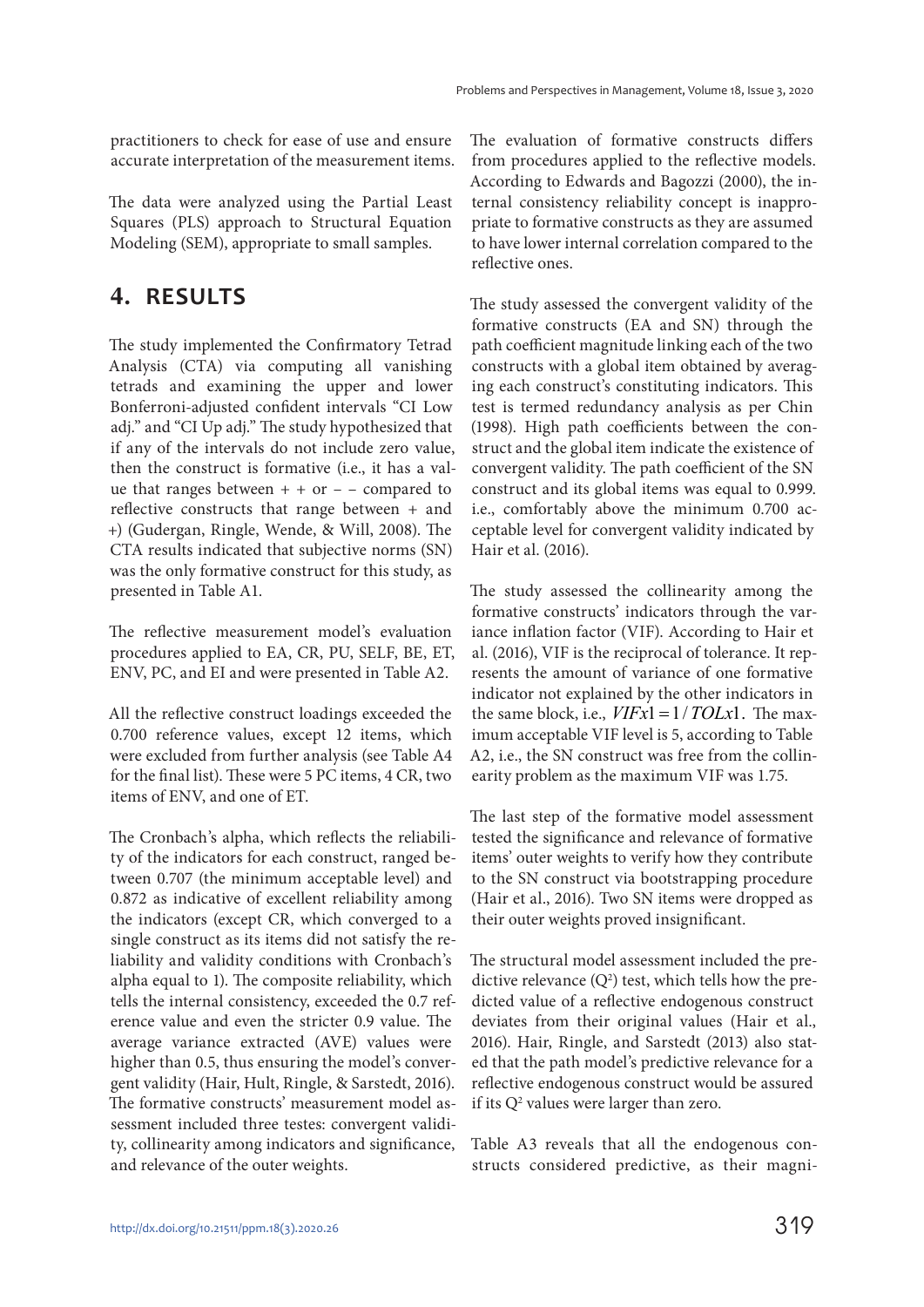Problems and Perspectives in Management, Volume 18, Issue 3, 2020



*Note:* \* Significant at 95%, \*\* non-significant.



tude of  $Q^2$  was greater than zero; thus, the model's predictive relevance was satisfactory. The model's predictive power  $(R^2)$  was acceptable (Table A4) as it contributes to explaining 61.70% of the variance of EI, 64.10% of EA, and 12.70% of the PC.

Table A5 and Figure 2 present the results of the evaluation made with our structural model. The arrows indicate causal relationships, the number beside each is the respective standardized coefficient, and in parentheses is the product of the standardized coefficient and the correlation coefficient between the two constructs expressed as a percentage (Dijkstra & Henseler, 2015). The bootstrap resampling procedure determined the t-values and significance of the causal relationships with 500 sub-samples.

Perceived control (PC) was the construct that contributed most (46.20%) towards explaining entrepreneurial intent. The EA and SN were significant and contributed by 27.40% and 26.00% in explaining this intention. In turn, the EA is explained by PU (56.90%), SELF (23.50%), and CR (18.50%), while PC is explained mainly by BE (30.00%) and ENV (18.10%).

## **5. DISCUSSION**

The intention models offer us a significant opportunity to increase the ability to understand and predict entrepreneurial activity (Krueger et al., 2000). The study endeavored to analyze the determinants of the Sudanese academicians EI by using the intention-based model built based on the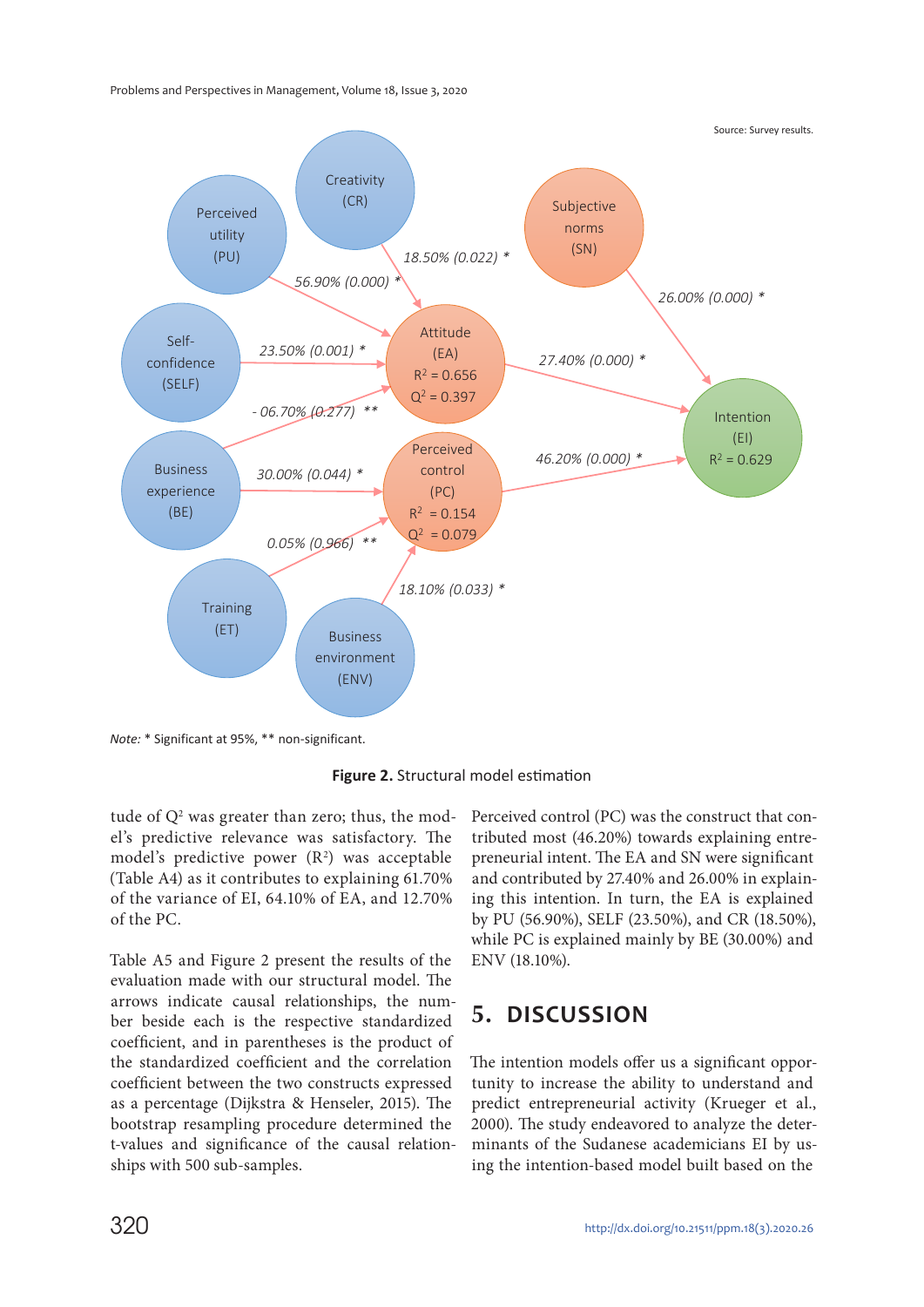Theory of Planned Behavior. This study's empirical results confirmed that EA, PC, and SN, as the predictors described in the TPB, significantly impacted the entrepreneurial intention. The model has proven its capacity as a conceptual framework because it explained 61.70% of EI variance.

This result was consistent with that yielded by Miranda et al. (2017), where attitude, subjective norms, and perceived control derived 56.8 % of EI variance. It was also consistent with that of Liñán and Chen (2009) and Goethner et al. (2012). The study findings were highly satisfactory since most previous research (Goethner, Obschonka, Silbereisen, & Cantner, 2009; Krueger et al., 2000) using linear models typically explained less than 40% of EI. From the Sudanese perspective, Mansour and Omer (2020) found that the TPB model predicted 42% of entrepreneurial intention variance.

Despite having intention models that typically explain from 40% to 60% of the variance in entrepreneurial intentions (Urban & Chantson, 2019), there is no agreement about which of the three antecedents has more predictive power. In this study, perceived control was more influential in predicting entrepreneurial intention (42.20%) than the entrepreneurial attitude (EA) and subjective norms (SN), which significantly contributed by 27.40% and 26.00%, respectively. Nevertheless, the result was compatible with Goethner et al. (2012), Darmanto and Yuliari (2018), Mansour and Omer (2020) who found that perceived behavioral control has a strong, highly significant effect on entrepreneurial intention.

In contrast, Miranda et al. (2017) indicated that EI was solely explained by EA. However, the subjective norms showed a weaker impact than the perceived behavioral control and entrepreneurial attitude, matching that achieved by Liñán and Chen (2009), Goethner et al. (2011).

The model's predictive power contributes to explaining 64.10% of the variance of EA. In turn, PU, SELF, and CR explained 56.90%, 23.50%, and 18.50% of the EA, respectively. This result conveys the real situation in Sudan: the economic crises manifested in high inflation rates and the persistent devaluation of national currency. Such situations motivate the academicians to take a venture and have their own business to counter this situation and get an advantage (Welsh, Memili, Kaciak, & Ahmed, 2013) indicated that entrepreneurial activity is highly financially rewarding in Sudan.

Two reasons might lie behind having business experience not significantly contributed to the prediction of the entrepreneurial attitude. The first reason is that entrepreneurship is a newly emerging phenomenon in Sudan, which is lagging while most business activities are within the consumer-oriented service sector (A/Rahman et al., 2018). The second justification is that entrepreneurship education is inadequate and insufficient across all levels and types as there is low awareness at the individual level and deficiency in governmental policies that encourage entrepreneurship.

The business environment (BE) was the highest predictor in explaining the perceived behavioral control variance, with 30%, followed by ENV with 18%. The training effect on PC proved to be insignificant, with just 0.50%. The weak impact of training on PC likely reflects Sudan's inappropriate entrepreneurial education and training conditions. In this regard, Timan and Gangi (2015) stated that just a few Sudanese universities' entrepreneurial courses or programs do not reflect the importance of the issue to the Sudanese economy or the pressing need for it. Offering such courses and launching related programs would raise the Sudanese academicians' skills in the field and raise their intention towards it.

Despite the strong support for this research's entrepreneurial intention model, the findings should be deliberately treated because of the lack of previous work using the Sudanese academicians' sample. The small sample was another limiting factor confined to the uncalm security situations that prevailed recently in Sudan. Nevertheless, the model and findings seem quite robust because they explained a very high percentage of entrepreneurial intention and EA and PC variance. According to the study findings, the study suggests the following implications.

The findings indicated the relative effects of PC on entrepreneurial academic intention (H2), which is necessary for policymakers in higher educa-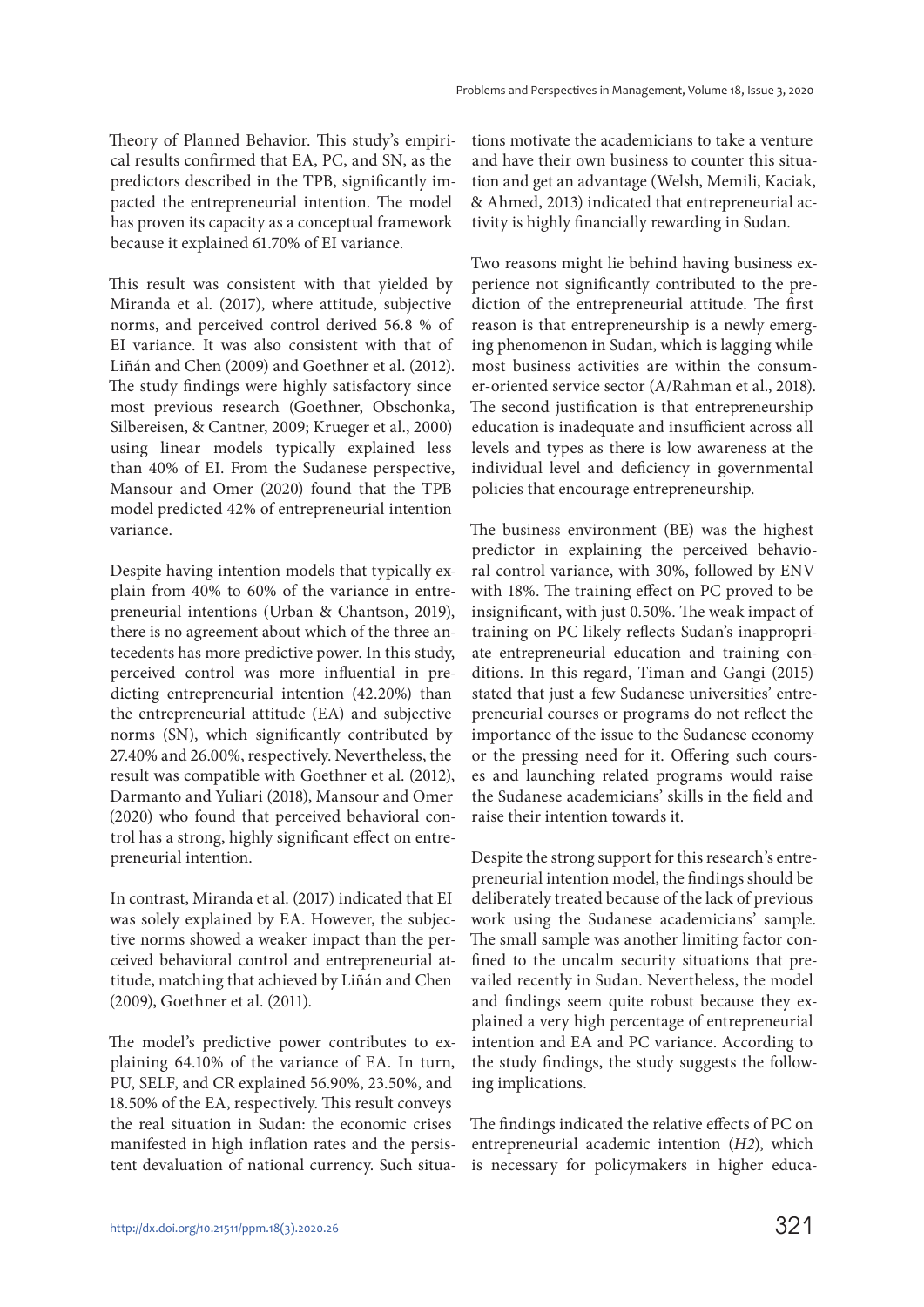tion and universities to formulate concrete policies to encourage entrepreneurship in universities. Academic scientists' entrepreneurial intentions come about when individuals with suitable psychological characteristics live in environments favoring such activities (Foo, Knockaert, Chan, & Erikson, 2016). Also, the universities must transform into entrepreneurial institutions supported by adequate policies and atmosphere. Entrepreneurial university community (academics, students) can explore, evaluate, and exploit the knowledge transferable into new ventures that eventually pours into the country's economic development via knowledge production and

commercialization (Guerrero & Urbano, 2014), which is considered a vital ingredient in Sudan. Unfortunately, academic research at universities in Sudan is mostly basic and does not generate immediate economic value and commercialization opportunities. Another implication regarding training and education are their essentiality in building the academic staff's abilities and skill in establishing and managing their businesses. Thus, the Sudanese government and universities must adopt suitable policies and regulations that facilitate and support entrepreneurship. The applied model is to be elaborated by integrating demographic factors in future researches.

### **CONCLUSION**

This study was based on the Theory of Planned Behavior (TPB) to explain the influence of perceived control, subjective norms, and attitude on the academic staff's entrepreneurial intention in Sudanese universities. The findings proved the theoretical model's ability to explain the entrepreneurial intention in Sudan as one of the underdeveloped countries. The study results indicated a significant impact of perceived control on entrepreneurial intention. The findings also manifested that both the business environment and experience positively influence the perceived control. This result may be attributed to encouraging business environment resulting from the support provided by microfinance institutions to the small enterprises and the in-depth technical knowledge possessed by the academicians. However, the result indicated that training had no significant influence on perceived control. This can also be attributed to the general lack of capacity building programs in the business management area rendered by the universities to its academic staff.

### **AUTHOR CONTRIBUTIONS**

Conceptualization: Selma Abedelrahim. Data curation: Selma Abedelrahim. Formal analysis: Selma Abedelrahim. Investigation: Selma Abedelrahim. Methodology: Selma Abedelrahim. Resources: Selma Abedelrahim. Writing – original draft: Selma Abedelrahim. Writing – review & editing: Selma Abedelrahim.

### **REFERENCES**

- 1. A/Rahman, W. A., Mahgoub, Lena ELshiekh Omer, Eltayib, Nuha Hassan Elmubasher, Alsaeed, Mohammed, & Yassien, Moneera. (2018). Global Entrepreneurship Monitor SUDAN National Report 2018.
- 2. Abreu, M., & Grinevich, V. (2013). The nature of academic

entrepreneurship in the UK: Widening the focus on entrepreneurial activities. Research Policy, 42(2), 408-422. https://doi. org/10.1016/j.respol.2012.10.005

3. Ajzen, I. (1985). From Intentions to Actions: A Theory of Planned Behavior. In Action Control From Cognition to Behavior (pp. 11-39). Springer, Berlin, Heidelberg. https://doi.org/10.1007/978-3- 642-69746-3\_2

4. Ajzen, I. (1991). The Theory of Planned Behavior. Organizational Behavior and Human Decision Processes, 50(2), 179-211. Retrieved from https://sphweb. bumc.bu.edu/otlt/MPH-Modules/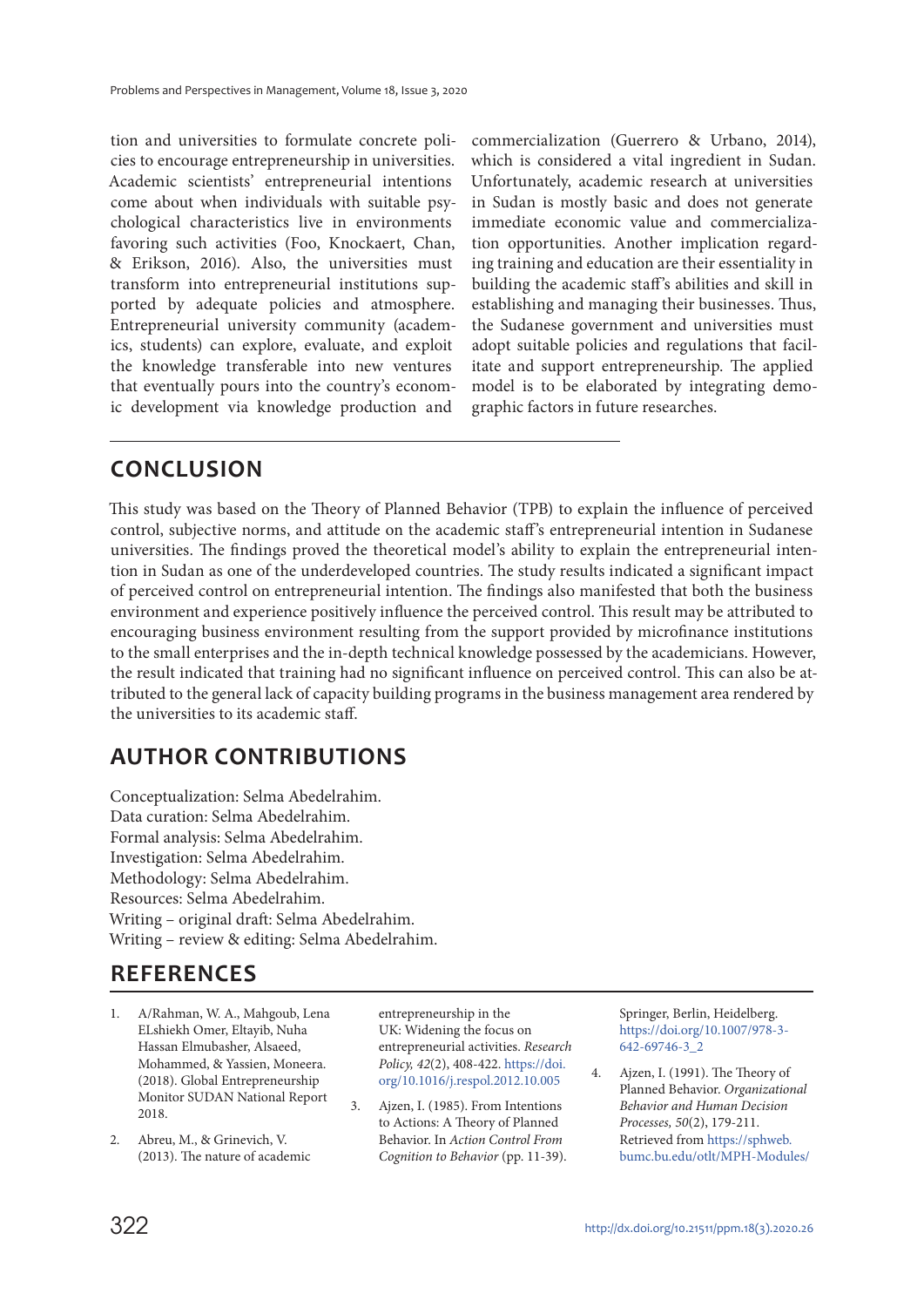SB/BehavioralChangeTheories/BehavioralChangeTheories3.html

- 5. Ajzen, I. (2012). The theory of planned behaviour. In Handbook of Theories of Social Psychology (pp. 438-459). https://doi. org/10.4135/9781446249215.n22
- 6. Atiya, T. M. S., Bilal, Z. O., Abulhamid, M., & Shoaib, S. A. (2019). The Impact of Entrepreneurial Characteristics on Entrepreneurial Intention of Sudanese and Omani University Students. European Scientific Journal, 15(4), 66-86. https://doi. org/10.19044/esj.2019.v15n4p66
- 7. Chin, W. W. (1998). The Partial Least Squares Approach to Structural Equation Modeling. Modern Methods for Business Research, 295(2), 295-336.
- Darmanto, S., & Yuliari, G. (2018). Mediating Role of Entrepreneurial Self Efficacy in Developing Entrepreneurial Behavior of Entrepreneur Students. Academy of Entrepreneurship Journal, 24(1), 1-14. Retrieved from https:// www.abacademies.org/articles/ mediating-role-of-entrepreneurial-self-efficacy-in-developingentrepreneurial-behavior-of-entrepreneur-students-7055.html
- Dijkstra, T. K., & Henseler, J. (2015). Consistent Partial Least Squares Path Modeling. MIS Quarterly. https://doi. org/10.25300/MISQ/2015/39.2.02
- 10. Edwards, J. R., & Bagozzi, R. P. (2000). On the Nature and Direction of Relationships Between Constructs and Measures. Bulletin of the Menninger Clinic, 64(2), 257-280. https://doi.org/10.1037//1082- 989X.5.2
- 11. Esfandiar, K., Sharifi-Tehrani, M., Pratt, S., & Altinay, L. (2019). Understanding entrepreneurial intentions: A developed, integrated structural model approach. Journal of Business Research, 94, 172-182. https://doi. org/10.1016/j.jbusres.2017.10.045
- 12. Foo, M., Knockaert, M., Chan, E. T., & Erikson, T. (2016). The Individual Environment Nexus : Impact of Promotion Focus and

the Environment on Academic Scientists' Entrepreneurial Intentions. IEEE Transactions on Engineering Management, 63(2), 213-222. Retrieved from https://ieeexplore.ieee.org/document/7437428

- 13. Gangi, Y. A., & Mohammed, H. E. (2017). The Development of Entrepreneurship in Sudan. In Entrepreneurship in Africa (pp. 209-231). Brill. https://doi. org/10.1163/9789004351615
- 14. Gangi, Y. A., & Timan, E. (2013). An empirical investigation of the entrepreneurial environment in Sudan. World Journal of Entrepreneurship, Management, and Sustainable Development, 9(2/3), 168- 177. https://doi.org/10.1108/ WJEMSD-03-2013-0021
- 15. Goethner, M., Obschonka, M., Silbereisen, R. K., & Cantner, U. (2012). Scientists' transition to academic entrepreneurship: Economic and psychological determinants. Journal of Economic Psychology, 33(3), 628-641. https:// doi.org/10.1016/j.joep.2011.12.002
- 16. Goethner, M., Obschonka, M., Silbereisen, R. K., & Cantner, U. (2011). Foundations of academic entrepreneurship: A path model for the prediction of scientists' academic entrepreneurial intentions. DIME Final Conference, 6, 8. Retrieved from https://www.researchgate. net/publication/266880475\_ Foundations\_of\_academic\_ entrepreneurship\_A\_path\_model for the prediction of scientists'\_academic\_entrepreneurial intentions
- 17. Goethner, M., Obschonka, M., Silbereisen, R. K., & Cantner, U. (2009). Approaching the Agora – Determinants of Scientists' Intentions to Purse Academic Entrepreneurship (Jena Economic Research Papers). Retrieved from https://www.researchgate.net/ publication/46463452\_Approaching\_the\_Agora\_-\_Determinants\_ of\_scientists'\_intentions\_to\_pursue\_academic\_entrepreneurship
- 18. Gudergan, S. P., Ringle, C. M., Wende, S., & Will, A. (2008). Confirmatory tetrad analysis in

PLS path modelling. Journal of Business Research, 61(12), 1238- 1249. https://doi.org/10.1016/j. jbusres.2008.01.012

- 19. Guerrero, M., & Urbano, D. (2014). Academics' start-up intentions and knowledge filters : an individual perspective of the knowledge spillover theory of entrepreneurship. Small Business Economics, 43(1), 57-74. https:// doi.org/10.1007/s11187-013-9526- 4
- 20. Guo, F., Zou, B., Guo, J., Shi, Y., Bo, Q., & Shi, L. (2019). What determines academic entrepreneurship success ? A social identity perspective. International Entrepreneurship and Management Journal, 15(3), 929-952. Retrieved from https://link.springer.com/article/10.1007/s11365-019-00569-6
- 21. Hair, J. F. J., Hult, G. T. M., Ringle, C. M., & Sarstedt, M. (2016). A primer on partial least squares structural equation modeling (PLS-SEM).
- 22. Hair, J. F. J., Ringle, C. M., & Sarstedt, M. (2013). Editorial Partial Least Squares Structural Equation Modeling : Rigorous Applications, Better Results, and Higher Acceptance. Long Range Planning, 46, 1-12. https://doi. org/10.1016/j.lrp.2013.01.001
- 23. Ibrahim, S. B., EssaEshag, E., & Afifi, O. (2018). Determinants of entrepreneurial intentions using Theory of Planned Behavior. Journal of Economic Sciences, 19(2), 179-206. Retrieved from https:// www.researchgate.net/publication/323616845\_Determinants of entrepreneurial intentions using\_Theory\_of\_Planned\_Behavior
- 24. Khattab, I., Sid Ahmed, S., & Mohamed, A. (2017). Determinants of Business Entrepreneurship Success in Sudan. Business and Management Research Journal, 7(7), 66-75. Retrieved from https://www. hilarispublisher.com/open-access/ determinants-of-business-entrepreneurship-success-in-sudan-2169-026X-1000218.pdf
- 25. Krueger, Jr. N. F., Reilly, M. D., & Carsrud, A. L. (2000). Competing models of entrepreneurial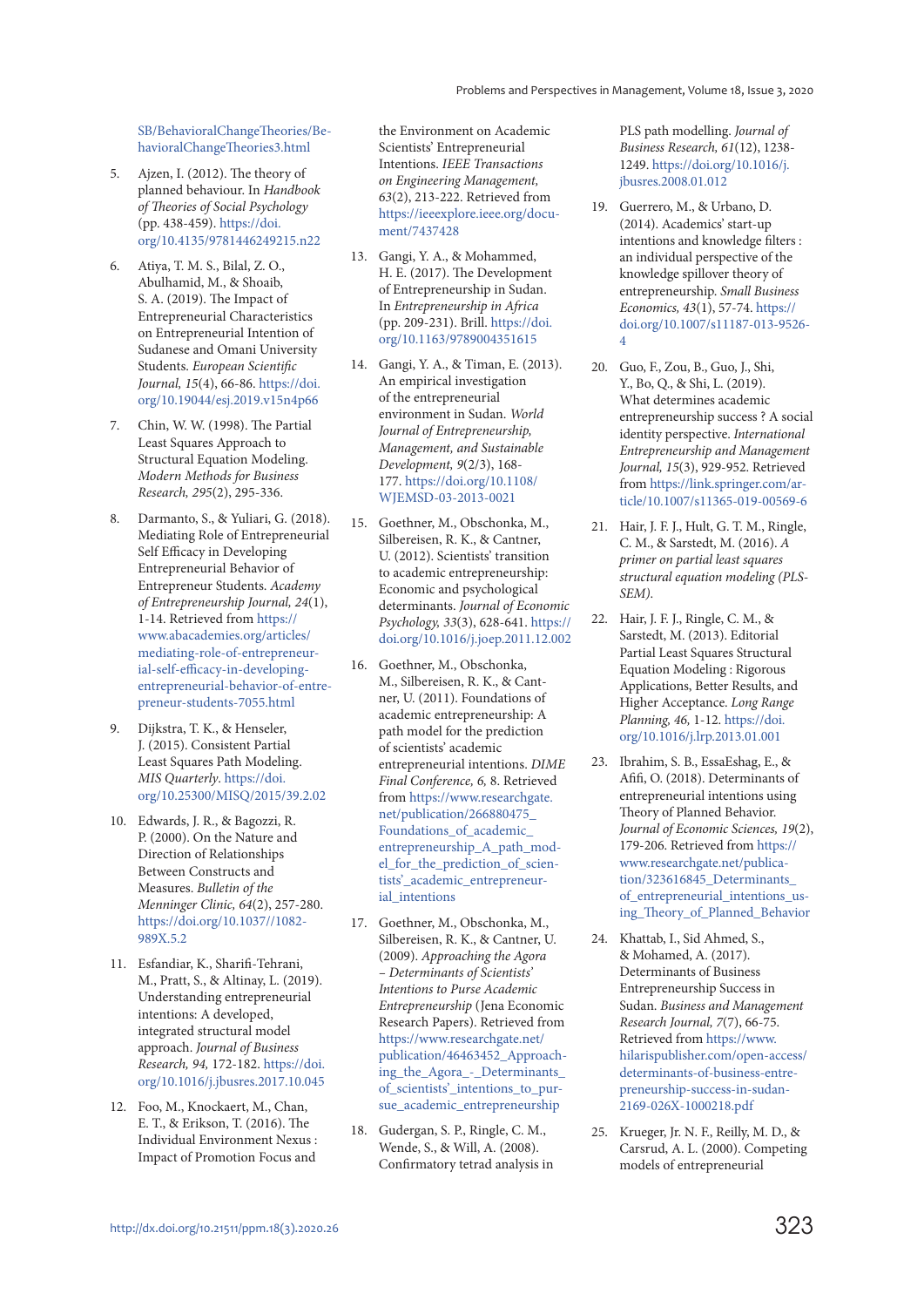intentions. Journal of Business Venturing, 15(5-6), 411-432. https://doi.org/10.1016/S0883- 9026(98)00033-0

- 26. Krueger, N., & Carsrud, A. (1993). Entrepreneurial intentions: Applying the theory of planned behaviour. Entrepreneurship & Regional Development, 5(4), 315-330. Retrieved from https:// www.researchgate.net/publication/232926814\_Entrepreneurial\_intentions\_Applying\_the\_theory\_of\_planned\_behaviour
- 27. Liñán, F. (2008). Skill and value perceptions: how do they affect entrepreneurial intentions? International Entrepreneurship and Management Journal, 4(3), 257-272. https://doi.org/10.1017/ CBO9781107415324.004
- 28. Liñán, F., & Chen, Y.-W. (2009). Development and Cross-Cultural Application of a Specific Instrument to Measure Entrepreneurial Intentions. Entrepreneurship Theory and Practice, 33(3), 593-617. https:// doi.org/10.1111%2Fj.1540- 6520.2009.00318.x
- 29. Liñán, F., & Fayolle, A. (2015). A systematic literature review on entrepreneurial intentions: citation, thematic analyses, and research agenda. International Entrepreneurship and Management Journal, 11(4), 907-933. https://doi.org/10.1017/ CBO9781107415324.004
- 30. Lucas, W. A., & Cooper, S. Y. (2012). Theories of Entrepreneurial Intention and the Role of Necessity. In Proceedings of the 35th Institute of Small Business and Entrepreneurship Conference 2012 (pp. 7-8). Retrieved from https://www.academia. edu/9192571/Theories\_of\_Entrepreneurial Intention and the Role of Necessity
- 31. Mansour, I. H., & Gangi, Y. A. (2020). Women Entrepreneur Motivations, Challenges, and Growth Aspiration: A Gender lens analysis in Sudan. ASRIC Journal on Social Sciences & Humanities, 1(1), 9-19. Retrieved from https://www.researchgate. net/publication/341763848\_

Women Entrepreneur Motivations\_Challenges\_and\_Growth Aspiration\_A\_Gender\_lens\_analysis in Sudan Introduction

- 32. Mansour, I. H. F., & Omer, A. (2020). The antecedents of entrepreneurial intention among Sudanese University Students. ASRIC Journal on Social Sciences & Humanities, 1(1), 1-8. Retrieved from https://www.researchgate. net/publication/340335089\_The\_ antecedents\_of\_entrepreneurial\_ intention\_among\_Sudanese\_University\_Students
- 33. Miranda, F. J., Chamorro-Meraa, A., & Rubiob, S. (2017). Academic entrepreneurship in Spanish universities: An analysis of the determinants of entrepreneurial intention. European Research on Management and Business Economics, 23(2), 113-122. https://doi.org/10.1016/j.iedeen.2017.01.001
- 34. Musa, E. A. (2012). Emerging Women Entrepreneurs in Sudan : Individual Characteristics, Obstacles, and Empowerment. Retrieved from https://media. africaportal.org/documents/ Emerging\_Women\_Entrepreneurs\_in\_Sudan\_1.pdf
- 35. Mwange, A. (2018). An Evaluation of Entrepreneurship Intention Theories. IJRDO – Journal of Social Science and Humanities Research, 3(9), 127-160. https://doi. org/10.1016/j.iedeen.2017.01.001
- 36. Omoruyi, E. M. M., Olamide, K. S., Gomolemo, G., & Donath, O. A. (2017). Entrepreneurship and Economic Growth: Does Entrepreneurship Bolster Economic Expansion in Africa? Journal of Socialomics, 6(4), 1-11. https://doi.org/10.4172/2167- 0358.1000219
- 37. The GlobalEconomy.com. (2019). Sudan: Employment in agriculture. Retrieved from https://www. theglobaleconomy.com/Sudan/ Employment\_in\_agriculture/
- 38. The World Bank. (2017). The World Bank Group and Sudan' s Ministry of Agriculture Launch 2016 Enabling the Business of Agriculture Report.
- 39. Timan, E., & Gangi, Y. A. (2015). Entrepreneurship education in Sudan Entrepreneurship education in Sudan. J. for International Business and Entrepreneurship Development, 8(3), 231-247. https://doi.org/10.1504/ JIBED.2015.070798
- 40. Urban, B., & Chantson, J. (2019). Academic entrepreneurship in South Africa: testing for entrepreneurial intentions. The Journal of Technology Transfer, 44(3), 948-980. https://doi. org/10.1007/s10961-017-9639-z
- 41. Vamvaka, V., Stoforos, C., Palaskas, T., & Botsaris, C. (2020). Attitude toward entrepreneurship perceived behavioral control, and entrepreneurial intention: dimensionality, structural relationships, and gender differences. Journal of Innovation and Entrepreneurship, 9(1). https:// doi.org/10.1186/s13731-020- 0112-0
- 42. Welsh, D. H., Memili, E., Kaciak, E., & Ahmed, S. (2013). Sudanese women entrepreneurs. Journal of Developmental Entrepreneurship, 18(2). https://doi.org/10.1142/ S1084946713500131
- 43. Zampetakis, L. A., & Moustakis, V. (2006). Linking Creativity with Entrepreneurial Intentions : A Structural Approach Linking creativity with entrepreneurial intentions : A structural approach. The International Entrepreneurship and Management Journal, 2(3), 413-428. https://doi.org/10.1007/ s11365-006-0006-z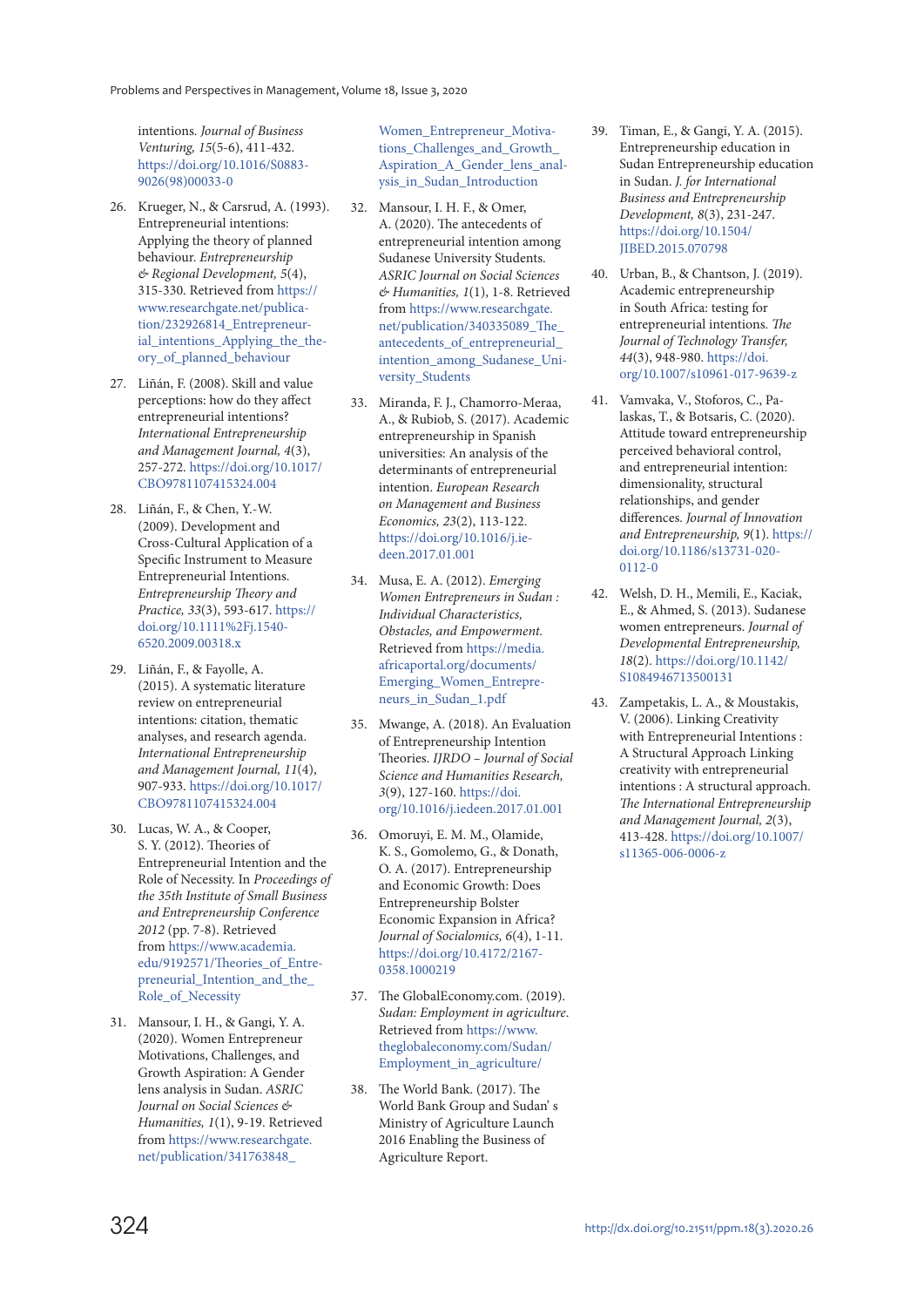### **APPENDIX A**

| <b>Subjective norms</b><br>(SN)                                                                                                                                                                         | sample<br>(O) | Original t-statistics<br>(10/<br>STDEVI) | ip-values | <b>Bias</b> | <b>CI Low</b> | CI Up | Alpha<br>adj. |                                                                                                                              | $\begin{array}{ c c c c }\n\hline\nz(1\text{-alpha}) & & \text{CI Low} & \text{CI Up adj.} \\ \hline\n\end{array}$ |
|---------------------------------------------------------------------------------------------------------------------------------------------------------------------------------------------------------|---------------|------------------------------------------|-----------|-------------|---------------|-------|---------------|------------------------------------------------------------------------------------------------------------------------------|--------------------------------------------------------------------------------------------------------------------|
| 1: SN1, SN2, SN3, SN4 $\pm$ 0.64787 $\pm$                                                                                                                                                               |               |                                          |           |             |               |       |               | $3.03618$ $\pm$ 0.00252 $\pm$ -0.01200 $\pm$ 0.24063 $\pm$ 1.07910 $\pm$ 0.02500 $\pm$ 2.24817 $\pm$ +0.18015 $\pm$ +1.13958 |                                                                                                                    |
| $2:$ SN1, SN2, SN4, SN3 $\vdots$ 0.60588 $\vdots$ 2.80152 $\vdots$ 0.00528 $\vdots$ $-$ 0.01444 $\vdots$ 0.19541 $\vdots$ 1.04523 $\vdots$ 0.02500 $\vdots$ 2.24817 $\vdots$ +0.13411 $\vdots$ +1.10653 |               |                                          |           |             |               |       |               |                                                                                                                              |                                                                                                                    |

**Table A1.** Confirmatory Tetrad Analysis – subjective norms (SN) items

**Table A2.** Reflective and formative measurement models assessment

|                                               | <b>Construct type</b>                    |         |                     |                                             |           | Average                                                     |  |
|-----------------------------------------------|------------------------------------------|---------|---------------------|---------------------------------------------|-----------|-------------------------------------------------------------|--|
| <b>Construct reliability:</b><br>and validity | <b>Outer loadings / Outer</b><br>weights |         | Cronbach's<br>Alpha | rho_A / Significance<br>of outer weights*** | Composite | Variance<br>reliability VIF* Extracted (AVE)<br>/t-values** |  |
| Attitudes (EA)                                | Reflective                               |         | 0.81431             | 0.82024                                     | 0.87831   | 0.64447                                                     |  |
| EA1                                           |                                          | 0.79676 |                     |                                             |           |                                                             |  |
| FA <sub>2</sub>                               |                                          | 0.88511 |                     |                                             |           |                                                             |  |
| EA3                                           | Outer loadings                           | 0.73360 |                     |                                             |           |                                                             |  |
| EA4                                           |                                          | 0.78834 |                     |                                             |           |                                                             |  |
| <b>Business environment</b>                   |                                          |         |                     |                                             |           |                                                             |  |
| (ENV)                                         | Reflective                               |         | 0.85240             | 0.90859                                     | 0.89544   | 0.68223                                                     |  |
| ENV1                                          |                                          | 0.85617 |                     |                                             |           |                                                             |  |
| ENV <sub>2</sub>                              | Outer loadings                           | 0.85864 |                     |                                             |           |                                                             |  |
| ENV3                                          |                                          | 0.83378 |                     |                                             |           |                                                             |  |
| ENV4                                          |                                          | 0.75063 |                     |                                             |           |                                                             |  |
| <b>Business experience</b>                    | Reflective                               |         | 0.70013             | 0.78767                                     | 0.86466   | 0.76231                                                     |  |
| (BE)                                          |                                          |         |                     |                                             |           |                                                             |  |
| BE1                                           | Outer loadings                           | 0.92615 |                     |                                             |           |                                                             |  |
| BE <sub>2</sub>                               |                                          | 0.81662 |                     |                                             |           |                                                             |  |
| Creativity (CR)                               | Reflective                               |         | 1.000               | 1.000                                       | 1.000     | 1.000                                                       |  |
| CR4                                           | Outer loadings                           | 1       |                     |                                             |           |                                                             |  |
| Intention (EI)                                | Reflective                               |         | 0.87213             | 0.88991                                     | 0.91326   | 0.72625                                                     |  |
| EI1                                           |                                          | 0.89114 |                     |                                             |           |                                                             |  |
| E12                                           | Outer loadings                           | 0.87792 |                     |                                             |           |                                                             |  |
| EI3                                           |                                          | 0.90729 |                     |                                             |           |                                                             |  |
| $E$ <sub>14</sub>                             |                                          | 0.71900 |                     |                                             |           |                                                             |  |
| Perceived control                             | Reflective                               |         | 0.82584             | 0.83429                                     | 0.87785   | 0.59062                                                     |  |
| (PC)                                          |                                          |         |                     |                                             |           |                                                             |  |
| PC <sub>2</sub>                               |                                          | 0.75261 |                     |                                             |           |                                                             |  |
| PC4                                           |                                          | 0.78062 |                     |                                             |           |                                                             |  |
| PC6                                           | Outer loadings                           | 0.84944 |                     |                                             |           |                                                             |  |
| PC7                                           |                                          | 0.74051 |                     |                                             |           |                                                             |  |
| PC <sub>9</sub>                               |                                          | 0.71232 |                     |                                             |           |                                                             |  |
| Perceived utility (PU)                        | Reflective                               |         | 0.81814             | 0.83925                                     | 0.91596   | 0.84498                                                     |  |
| PU3                                           |                                          | 0.90318 |                     |                                             |           |                                                             |  |
| PU4                                           |                                          | 0.93500 |                     |                                             |           |                                                             |  |
| Self-confidence (SELF) Reflective             |                                          |         | 0.77573             | 0.81710                                     | 0.85352   | 0.59396                                                     |  |
| SEL1                                          |                                          | 0.71018 |                     |                                             |           |                                                             |  |
| SEL3                                          |                                          | 0.84761 |                     |                                             |           |                                                             |  |
| SEL4                                          | Outer loadings                           | 0.76566 |                     |                                             |           |                                                             |  |
| SEL5                                          |                                          | 0.75287 |                     |                                             |           |                                                             |  |
| Training (ET)                                 | Reflective                               |         | 0.87113             | 0.97724                                     | 0.91376   | 0.78020                                                     |  |
| ET1                                           |                                          | 0.92150 |                     |                                             |           |                                                             |  |
| ET <sub>2</sub>                               | Outer loadings                           | 0.92922 |                     |                                             |           |                                                             |  |
| ET3                                           |                                          | 0.79246 |                     |                                             |           |                                                             |  |
| Subjective norms (SN)                         | Formative                                |         |                     | 1.000                                       |           |                                                             |  |
| SN <sub>2</sub>                               |                                          | 0.53861 |                     | 0.00370                                     | 1.75674   | 2.90416                                                     |  |
| SN4                                           | Outer weights                            | 0.41429 |                     | 0.00443                                     | 1.09341   | 2.84705                                                     |  |

*Note:* \* Collinearity statistics (VIF) is for the formative items, \*\* t-values are for the formative items, \*\*\* significance of outer weights is for the formative items.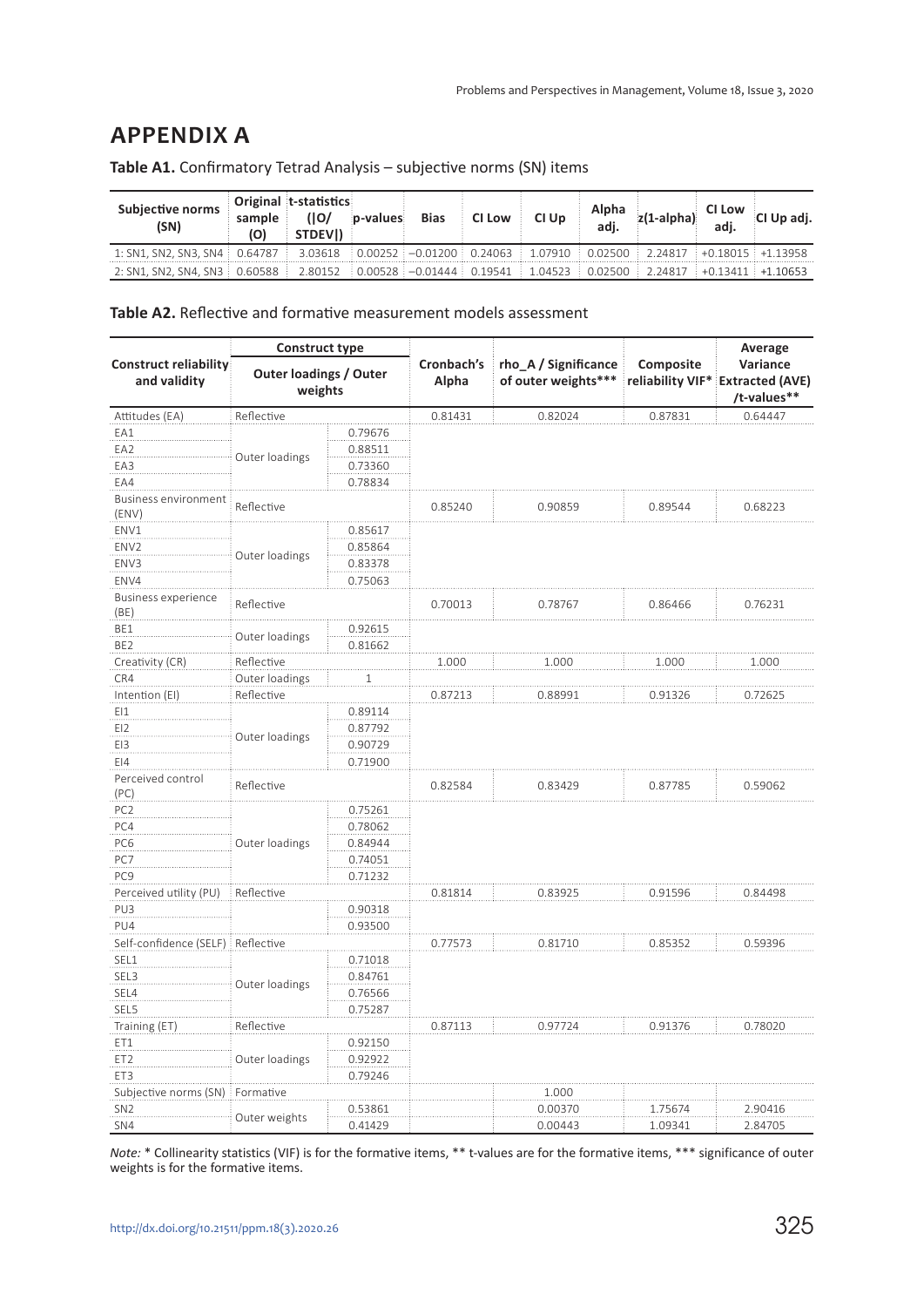Problems and Perspectives in Management, Volume 18, Issue 3, 2020

#### Table A3. Construct cross-validated redundancy  $(Q<sup>2</sup>)$

| Constructs                 |         | SSE     | $Q^2 = 1-SSE/SSC$ |
|----------------------------|---------|---------|-------------------|
| Attitude (EA)              | 388,000 | 234.036 | ก วฺ97            |
| Business environment (ENV) | 388.000 | 388,000 |                   |
| Business experience (BE)   | 194 NNN | 194 000 |                   |
| Creativity (CR)            | 97000   | 97.000  |                   |
| Intention (EI)             | 388.000 | 221615  | በ 429             |
| Perceived control (PC)     | 485 000 | 446 630 |                   |
| Perceived utility (PU)     | 194 000 | 194.000 |                   |
| Self-confidence (SELF)     | 388,000 | 388,000 |                   |
| Subjective norms (SN)      | 291.000 | 291 000 |                   |
|                            | 291.000 | 291 000 |                   |

#### **Table A4.** Coefficient of determination (R-squared)

| Constructs             | <b>R-sauared</b> | <b>Adjusted R-squared</b> |  |  |
|------------------------|------------------|---------------------------|--|--|
| Attitude (EA)          | ) 65614          | 0.64119                   |  |  |
| Intention (EI)         | 162904           | 61707                     |  |  |
| Perceived control (PC) | 15481 (          |                           |  |  |

#### **Table A5.** Path coefficients and hypotheses testing

| <b>Hypotheses</b>                                                    | Original<br>sample<br>(O) | Sample<br>mean (M)            | <b>Standard</b><br>deviation<br>(STDEV) | <b>T-statistics</b><br>(10)<br>STDEVI) | p-values | <b>Status</b> |  |  |  |
|----------------------------------------------------------------------|---------------------------|-------------------------------|-----------------------------------------|----------------------------------------|----------|---------------|--|--|--|
|                                                                      |                           | Entrepreneurial attitude (EA) |                                         |                                        |          |               |  |  |  |
| $H1$ : Attitude (EA) $\rightarrow$ Intention (EI)                    | 0.274                     | 0.276                         | 0.077                                   | 3.559                                  | 0.000    | Accepted      |  |  |  |
| Antecedents of entrepreneurial attitude (EA)                         |                           |                               |                                         |                                        |          |               |  |  |  |
| <i>H1a:</i> Creativity (CR) $\rightarrow$ Attitude (EA)              | 0.185                     | 0.186                         | 0.081                                   | 2.289                                  | 0.022    | Accepted      |  |  |  |
| H1b: Perceived utility (PU) $\rightarrow$ Attitude (EA)              | 0.569                     | 0.569                         | 0.080                                   | 7.078                                  | 0.000    | Accepted      |  |  |  |
| <i>H1c:</i> Self-confidence (SELF) $\rightarrow$ Attitude (EA)       | 0.235                     | 0.236                         | 0.070                                   | 3.369                                  | 0.001    | Accepted      |  |  |  |
| <i>H1d:</i> Business experience (BE) $\rightarrow$ Attitude (EA)     | $-0.067$                  | $-0.067$                      | 0.062                                   | 1.086                                  | 0.277    | Rejected      |  |  |  |
|                                                                      | Perceived control (PC)    |                               |                                         |                                        |          |               |  |  |  |
| H2: Perceived control (PC) $\rightarrow$ Intention (EI)              | 0.462                     | 0.458                         | 0.067                                   | 6.926                                  | 0.000    | Accepted      |  |  |  |
| Antecedents of perceived control (PC)                                |                           |                               |                                         |                                        |          |               |  |  |  |
| H2a: Business experience (BE) -> Perceived control (PC)              | 0.300                     | 0.272                         | 0.149                                   | 2.016                                  | 0.044    | Accepted      |  |  |  |
| H2b: Training (ET) $\rightarrow$ Perceived control (PC)              | 0.005                     | 0.040                         | 0.126                                   | 0.043                                  | 0.966    | Rejected      |  |  |  |
| H2c: Business environment (ENV) $\rightarrow$ Perceived control (PC) | 0.181                     | 0.202                         | 0.085                                   | 2.132                                  | 0.033    | Accepted      |  |  |  |
| Subjective norms (SN)                                                |                           |                               |                                         |                                        |          |               |  |  |  |
| <i>H3:</i> Subjective norms (SN) $\rightarrow$ Intention (EI)        | 0.260                     | 0.263                         | 0.072                                   | 3.593                                  | 0.000    | Accepted      |  |  |  |

#### **Table A6.** Fornell-Larcker criterion

| <b>Constructs</b>          | EА         | <b>ENV</b>   | ВE         |                                                           | ΕI                | PС | PU | <b>SELF</b>                                         |  |
|----------------------------|------------|--------------|------------|-----------------------------------------------------------|-------------------|----|----|-----------------------------------------------------|--|
| Attitude (EA)              | 0.80279    |              |            |                                                           |                   |    |    |                                                     |  |
| Business environment (ENV) | $-0.08646$ | 0.82597      |            |                                                           |                   |    |    |                                                     |  |
| Business experience (BE)   | $-0.08752$ | 0.27337      | 0.87310    |                                                           |                   |    |    |                                                     |  |
| Creativity (CR)            | 052533     | $-0.12441$   | 0.01796    | 100000                                                    |                   |    |    |                                                     |  |
| Intention (EI)             | 0.57267    | 0.12149      | 0.20633    | 048171                                                    | 0.85220           |    |    |                                                     |  |
| Perceived control (PC)     | 0.44061    | 0.26487      | 035224     | 038448                                                    | 0.69603 : 0.76852 |    |    |                                                     |  |
| Perceived utility (PU)     | 0.71635    | $-0.00160$ : |            | $0.02998$ $0.44959$ $0.56538$ $0.48799$ $0.91923$         |                   |    |    |                                                     |  |
| Self-confidence (SELF)     | 0.64443    | $-0.02298$   | $-0.10943$ | $0.32192 \pm 0.43356 \pm 0.35585 \pm 0.51936 \pm 0.77069$ |                   |    |    |                                                     |  |
| Training (ET               | $-0.22679$ | 0.32513      | 0.51043    |                                                           |                   |    |    | $-0.03015$ 0.11239 0.21739 0.00871 -0.22367 0.88329 |  |